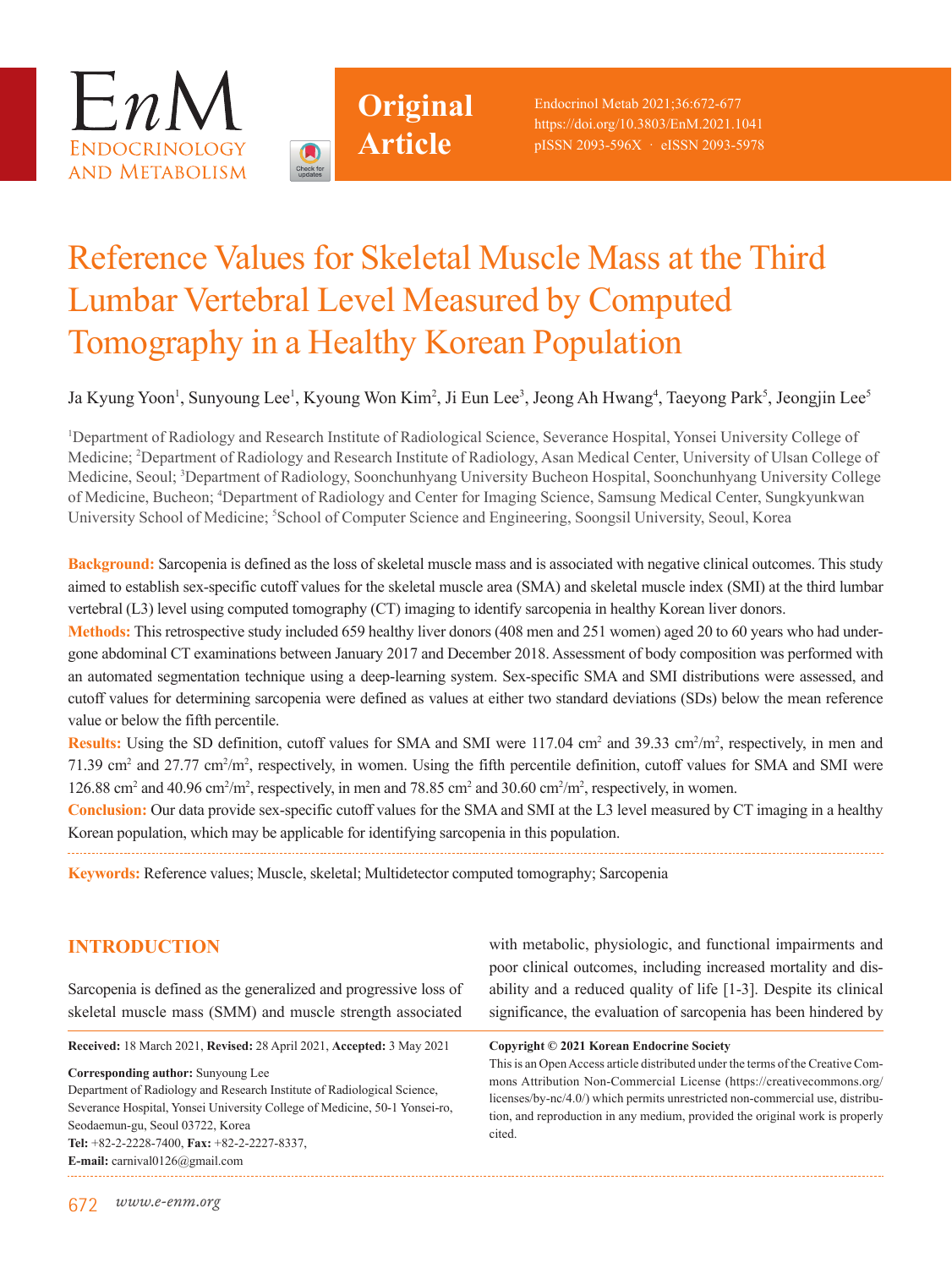a diversity of measurement methods, including dual energy Xray absorptiometry (DXA), bioelectric impedance analysis (BIA), magnetic resonance imaging, and computed tomography (CT) imaging. The most widely used assessment tool for SMM is DXA, and sex-specific cutoff values have been established for this technique using the appendicular skeletal muscle index (SMI; appendicular SMM/height<sup>2</sup>) [2-4].

CT imaging is considered a gold standard for the evaluation of body composition, and cross-sectional muscle areas of specific muscles or body locations is an easily applicable method for measuring the SMM using CT imaging [2,3]. Quantitative measurements of the cross-sectional skeletal muscle area (SMA) and SMI (SMA/height<sup>2</sup>) using CT imaging are most commonly assessed at the level of the third lumbar vertebra (L3) and are known to significantly correlate with whole-body muscle [3,5,6]. Cutoff values for the SMI at the L3 level using CT imaging have been reported in healthy Western populations [7,8]. In addition, recent studies have suggested that the psoas muscle area measured by CT imaging can be a simple method for identifying sarcopenia [3]. In healthy Asian populations, cutoff values for the psoas muscle index (PMI) at the L3 level have been proposed, although using such a small muscle for assessing the total SMM is controversial [9,10]. However, cutoff values for the SMA and SMI at the L3 level on CT scans have not been reported for sarcopenia in healthy Korean liver donors thus far.

Therefore, this study aimed to establish sex-specific cutoff values for the SMA and SMI at the L3 level using CT imaging to identify sarcopenia in healthy Korean liver donors.

#### **METHODS**

The study was approved by the Institutional Review Board of Asan Medical Center (AMC 2021-0473). The requirement for written informed consent was waived due to the retrospective nature of the analysis.

#### **Study population**

Subjects aged 20 to 60 years who had undergone abdominal CT examinations as part of an evaluation for liver donation from January 2017 to December 2018 were retrospectively identified. Data on patient age, sex, weight, and height from just before the date of CT examinations were collected from the medical record. Subjects who had fully visible abdominal muscles at the L3 level on CT imaging and who were deemed healthy enough to undergo organ donation were included in this study.

CT scans were performed using a 128-slice (Definition AS+ or edge, Siemens, Erlangen, Germany) multidetector-row CT scanner. Unenhanced CT scans were obtained, followed by biphasic contrast-enhanced CT imaging (hepatic arterial phase and portal venous phase) after administration of 150 mL of iopromide (Ultravist 370, Bayer Schering Pharma, Berlin, Germany) for anatomical mapping of the hepatic vasculature and CT volumetry. The scanning and reconstruction parameters were as follows: beam collimation of 128 slices (0.6 mm); spiral pitch of 1; gantry rotation time of 0.5 second; tube voltage of 100 or 120 kVp; and tube current of 120 to 200 mAs with automatic exposure control (Care Dose 4D, Siemens) and a section thickness and interval of 5 mm.

 $EnM$ 

#### **Assessment of skeletal muscle parameters**

A single axial CT image at the level of the inferior endplate of the L3 vertebra was processed for each patient. Abdominal CT image analyses were conducted with a fully convolutional network-based automatic segmentation technique using a deeplearning system [11]. The body composition was assessed using artificial intelligence software (AID- $U^{TM}$ , iAID Inc., Seoul, Korea) [11]. CT images were automatically segmented to generate boundaries, and the total abdominal muscle area was measured. The SMA (cm<sup>2</sup>), including all muscles on selected axial images (i.e., psoas, paraspinals, transversus abdominis, rectus abdominis, quadratus lumborum, and internal and external oblique muscles) were demarcated using predetermined thresholds (–29 to 150 Hounsfield units) (Fig. 1). SMI was normalized to stature by dividing the muscle area by the height squared, as follows:



**Fig. 1.** Cross-sectional computed tomographic images at the third lumbar vertebral level. Skeletal muscle area was quantified using the threshold values of –29 to 150 Hounsfield units.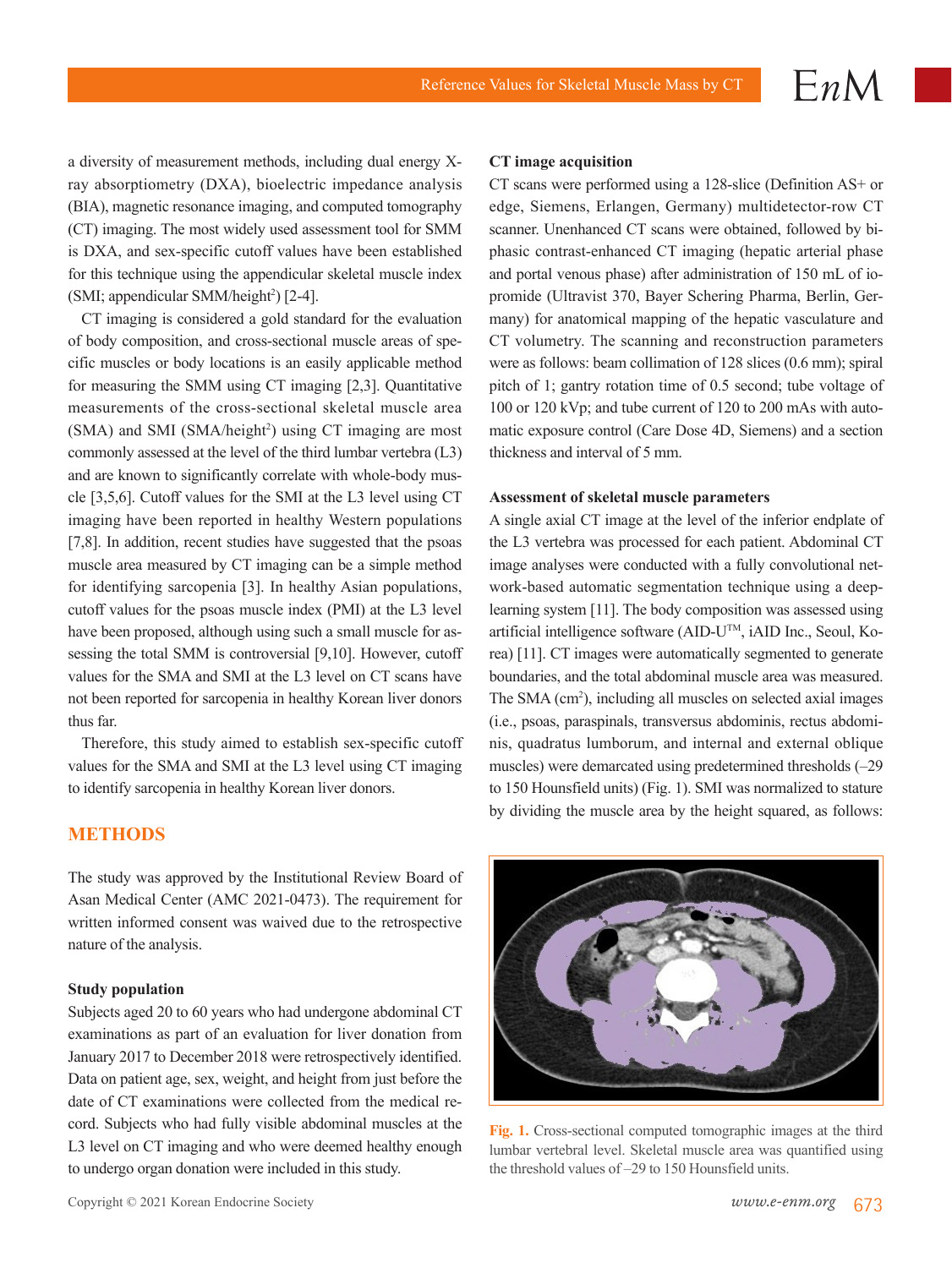$SMA$  (cm<sup>2</sup>)/height (m<sup>2</sup>).

#### **Statistical analysis**

Shapiro-Wilk and Kolmogorov-Smirnov normality tests were used to determine the normality of age, weight, height, and

| Table 1. Subject Characteristics |                 |                 |                 |                        |  |
|----------------------------------|-----------------|-----------------|-----------------|------------------------|--|
| Characteristic                   | <b>Total</b>    | Men             | Women           | $P$ value              |  |
| Aged 20–60 yr                    | 659             | 408             | 251             |                        |  |
| Age, yr                          |                 |                 |                 |                        |  |
| $Mean \pm SD$                    | $31.5 \pm 8.3$  | $30.2 \pm 6.1$  | $33.5 \pm 8.2$  | $< 0.001$ <sup>a</sup> |  |
| Median                           | 30.0            | 28.0            | 33.0            |                        |  |
| Range                            | $20 - 59$       | $20 - 59$       | $20 - 59$       |                        |  |
| Weight, kg                       |                 |                 |                 |                        |  |
| $Mean + SD$                      | $67.7 \pm 12.0$ | $73.0 \pm 10.1$ | $59.1 \pm 9.6$  | $< 0.001$ <sup>a</sup> |  |
| Median                           | 67.8            | 72.6            | 57.0            |                        |  |
| Range                            | $40.1 - 118.1$  | $49.6 - 118.1$  | $40.1 - 90.0$   |                        |  |
| Height, cm                       |                 |                 |                 |                        |  |
| $Mean \pm SD$                    | $169.6 \pm 8.5$ | $174.5 \pm 6.1$ | $161.7 \pm 5.3$ | $< 0.001^b$            |  |
| Median                           | 170.2           | 174.6           | 161.8           |                        |  |
| Range                            | $148.1 - 193.4$ | 154.0-193.4     | 148.1-175.2     |                        |  |
| BMI, kg/m <sup>2</sup>           |                 |                 |                 |                        |  |
| $Mean \pm SD$                    | $23.4 \pm 3.1$  | $23.9 \pm 2.8$  | $22.6 \pm 3.4$  | $< 0.001$ <sup>a</sup> |  |
| Median                           | 23.3            | 23.7            | 22.1            |                        |  |
| Range                            | $16.1 - 38.3$   | $16.1 - 38.3$   | $16.4 - 35.2$   |                        |  |
| Aged 20-40 yr                    | 560             | 358             | 202             |                        |  |
| Age, yr                          |                 |                 |                 |                        |  |
| $Mean \pm SD$                    | $28.9 \pm 5.6$  | $27.9 \pm 5.3$  | $30.5 \pm 5.8$  | $< 0.001$ <sup>a</sup> |  |
| Median                           | 28.0            | 28.0            | 31.0            |                        |  |
| Range                            | $20 - 39$       | $20 - 39$       | $20 - 39$       |                        |  |
| Weight, kg                       |                 |                 |                 |                        |  |
| $Mean \pm SD$                    | $68.0 \pm 12.1$ | $72.9 \pm 10.3$ | $59.3 \pm 9.8$  | $< 0.001$ <sup>a</sup> |  |
| Median                           | 67.9            | 72.5            | 57.4            |                        |  |
| Range                            | $40.5 - 118.1$  | $49.6 - 118.1$  | $40.5 - 90.0$   |                        |  |
| Height, cm                       |                 |                 |                 |                        |  |
| $Mean \pm SD$                    | $170.3 \pm 8.3$ | $174.8 \pm 5.9$ | $162.3 \pm 5.1$ | $< 0.001^{\rm b}$      |  |
| Median                           | 170.9           | 174.7           | 162.1           |                        |  |
| Range                            | 148.1–193.4     | $161.0 - 193.4$ | $148.1 - 175.2$ |                        |  |
| BMI, kg/m <sup>2</sup>           |                 |                 |                 |                        |  |
| $Mean \pm SD$                    | $23.4 \pm 3.1$  | $23.8 \pm 2.8$  | $22.5 \pm 3.4$  | $< 0.001$ <sup>a</sup> |  |
| Median                           | 23.3            | 23.7            | 22.0            |                        |  |
| Range                            | $16.1 - 38.3$   | $16.1 - 38.3$   | $16.4 - 35.2$   |                        |  |

SD, standard deviation; BMI, body mass index.

<sup>a</sup>Mann-Whitney U test was used; <sup>b</sup>Two-sample t test was used.

body mass index (BMI). A two-sample *t* test was used for parametric variables (height), while the Mann-Whitney *U* test was used for non-parametric variables (age, weight, and BMI). Cutoff values for determining sarcopenia were defined as those at either two standard deviations (SDs) below the mean reference value or below the fifth percentile [1-3,7]. Statistical analyses were performed using SPSS version 23.0 (IBM, Armonk, NY, USA). A  $P \le 0.05$  was considered statistically significant.

#### **RESULTS**

The baseline subject characteristics are shown in Table 1. A total of 659 healthy liver donors (mean  $age \pm SD$ ,  $31.5 \pm 8.3$  years) were included in the analysis, consisting of 408 (61.9%) men and 251 (38.1%) women. The mean age was significantly lower in men than in women (30.2 years vs. 33.5 years, *P*<0.001). Men were significantly heavier (73.0 kg vs. 59.1 kg,  $P < 0.001$ ) and taller (174.5 cm vs. 161.7 cm, *P*<0.001) than women.

When the SD definition was used for defining sarcopenia in subjects aged 20 to 60 years, the cutoff values for SMA and SMI were  $117.04 \text{ cm}^2$  and  $39.33 \text{ cm}^2/\text{m}^2$ , respectively, in men and 71.39 cm<sup>2</sup> and 27.77 cm<sup>2</sup>/m<sup>2</sup>, respectively, in women. For the subgroup of subjects aged 20 to 40 years, the cutoff values for SMA and SMI were  $118.42 \text{ cm}^2$  and  $39.79 \text{ cm}^2/\text{m}^2$ , respectively, in men and 70.11 cm<sup>2</sup> and 27.22 cm<sup>2</sup>/m<sup>2</sup>, respectively, in women (Table 2).

Sex-specific mean, median, minimum, maximum, and percentile values for SMA and SMI are shown in Table 3. When the fifth percentile definition was used for determining sarcopenia in subjects aged 20 to 60 years, the cutoff values for SMA

**Table 2.** Sex-Specific Cutoff Values Using the Definition of

| Two Standard Deviations below the Mean for Skeletal Muscle<br>Parameters |                         |                 |                    |                 |  |  |
|--------------------------------------------------------------------------|-------------------------|-----------------|--------------------|-----------------|--|--|
| Variable                                                                 | Men                     |                 | Women              |                 |  |  |
|                                                                          | $Mean + SD$             | Cutoff<br>value | $Mean + SD$        | Cutoff<br>value |  |  |
| $SMA$ , cm <sup>2</sup>                                                  |                         |                 |                    |                 |  |  |
| Aged $20-60$ yr                                                          | $161.01 \pm 21.98$      | 117.04          | $102.11 \pm 15.36$ | 71.39           |  |  |
| Aged 20-40 yr                                                            | $162.06 + 21.82$ 118.42 |                 | $102.13 \pm 16.01$ | 70.11           |  |  |
| SMI, $\text{cm}^2/\text{m}^2$                                            |                         |                 |                    |                 |  |  |
| Aged $20-60$ yr                                                          | $52.89 \pm 6.78$        | 39.33           | $39.06 \pm 5.65$   | 27.77           |  |  |
| Aged $20-40$ yr                                                          | $53.05 \pm 6.63$        | 39.79           | $38.78 \pm 5.78$   | 27 22           |  |  |

SD, standard deviation; SMA, skeletal muscle area; SMI, skeletal muscle index.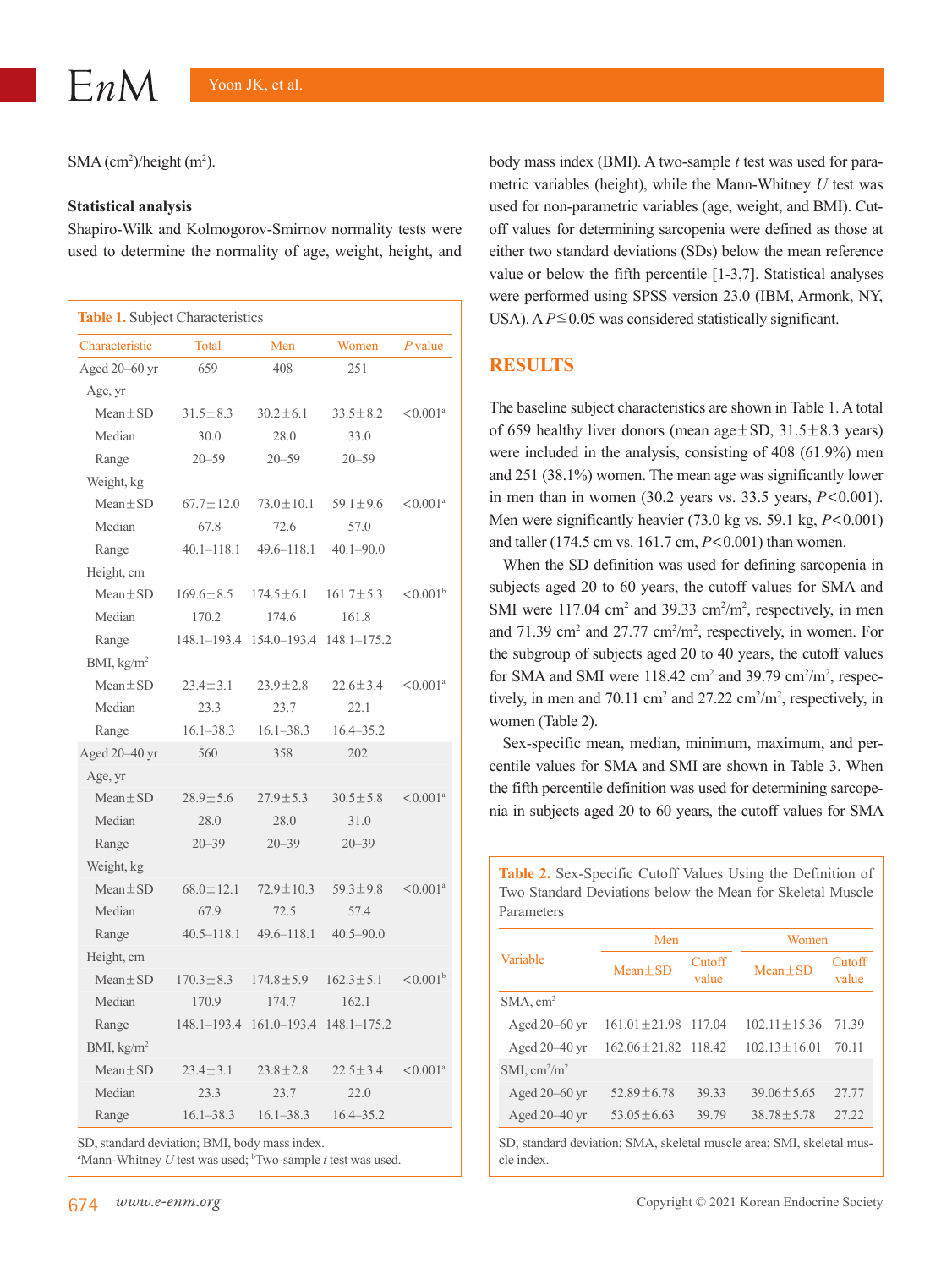and SMI were  $126.88 \text{ cm}^2$  and  $40.96 \text{ cm}^2/\text{m}^2$ , respectively, in men and 78.85 cm<sup>2</sup> and 30.60 cm<sup>2</sup>/m<sup>2</sup>, respectively, in women. In the subgroup of subjects aged 20 to 40 years, the fifth percentile cutoff values for SMA and SMI were 127.99 cm<sup>2</sup> and 42.71  $\text{cm}^2/\text{m}^2$ , respectively, in men and 78.68 cm<sup>2</sup> and 30.27 cm<sup>2</sup>/m<sup>2</sup>, respectively, in women (Table 3).

#### **DISCUSSION**

In our study, sex-specific SMI cutoff values for defining sarcopenia in healthy Korean liver donors using the SD definition at

| Variable       | Men                   |                                  |                       | Women                            |  |
|----------------|-----------------------|----------------------------------|-----------------------|----------------------------------|--|
|                | SMA,<br>$\text{cm}^2$ | SMI,<br>$\text{cm}^2/\text{m}^2$ | SMA,<br>$\text{cm}^2$ | SMI,<br>$\text{cm}^2/\text{m}^2$ |  |
| Aged 20-60 yr  | 408                   |                                  |                       | 251                              |  |
| Mean           | 161.01                | 52.89                            | 102.11                | 39.06                            |  |
| Median         | 160.32                | 52.63                            | 101.10                | 38.65                            |  |
| Minimum        | 90.85                 | 33.21                            | 65.97                 | 27.00                            |  |
| Maximum        | 247.34                | 72.06                            | 158.41                | 55.27                            |  |
| Percentiles    |                       |                                  |                       |                                  |  |
| 5              | 126.88                | 40.96                            | 78.85                 | 30.60                            |  |
| 10             | 132.70                | 44.80                            | 83.04                 | 32.01                            |  |
| 25             | 145.95                | 48.34                            | 91.48                 | 34.93                            |  |
| 50             | 160.32                | 52.63                            | 101.10                | 38.65                            |  |
| 75             | 175.06                | 57.29                            | 111.84                | 42.62                            |  |
| 90             | 188.63                | 61.73                            | 120.99                | 47.05                            |  |
| 95             | 198.06                | 64.93                            | 131.01                | 50.10                            |  |
| Aged 20-40 yr  |                       | 358                              |                       | 202                              |  |
| Mean           | 162.06                | 53.05                            | 102.13                | 38.78                            |  |
| Median         | 161.22                | 52.86                            | 100.82                | 38.15                            |  |
| Minimum        | 106.05                | 33.21                            | 70.15                 | 27.00                            |  |
| Maximum        | 247.34                | 72.06                            | 158.41                | 55.27                            |  |
| Percentiles    |                       |                                  |                       |                                  |  |
| 5              | 127.99                | 42.71                            | 78.68                 | 30.27                            |  |
| 1 <sub>0</sub> | 133.37                | 44.84                            | 81.81                 | 31.63                            |  |
| 25             | 146.44                | 48.56                            | 91.39                 | 34.43                            |  |
| 50             | 161.25                | 52.86                            | 100.82                | 38.15                            |  |
| 75             | 176.29                | 57.33                            | 111.11                | 42.16                            |  |
| 90             | 188.93                | 61.59                            | 124.40                | 46.62                            |  |
| 95             | 199.42                | 64.88                            | 133.73                | 50.42                            |  |

L3, lumbar vertebra; SMA, skeletal muscle area; SMI, skeletal muscle index.

the L3 level of CT scans were  $39.33 \text{ cm}^2/\text{m}^2$  in men and  $27.77$ cm<sup>2</sup>/m<sup>2</sup> in women. Sex-specific SMI cutoff values using the fifth percentile definition were 40.96 cm<sup>2</sup>/m<sup>2</sup> and 30.60 cm<sup>2</sup>/m<sup>2</sup> in men and women, respectively.

Previous studies have proposed cutoff values using the PMI at the L3 level on CT scans in a healthy Korean population and in healthy Japanese liver donor subjects [9,10]. Although significant associations between the PMI and SMI have been reported using BIA results, SMI is known to be more accurate for assessing SMM than PMI [6,9]. Previous studies have suggested that a single SMA at the L3 level is the best compromise site for assessing total skeletal muscle and a valid proxy for assessing whole-body skeletal muscle [5,6]. Moreover, the use of the PMI to determine whole-body skeletal muscle is controversial because of the relatively small size of this muscle [3,4].

Using the SD definition, various ranges for sex-specific cutoff values for SMI at the L3 level on CT scans have been suggested in healthy populations with different ethnicities [8,12,13]. In the present study, the sex-specific cutoff values using this definition were lower than those derived from both healthy kidney donors in the United States  $(45.4 \text{ cm}^2/\text{m}^2 \text{ in} \text{ men and } 34.4 \text{ cm}^2/\text{m}^2 \text{ in}$ women) and in Turkey  $(42.6 \text{ cm}^2/\text{m}^2 \text{ in} \text{ men and } 33.9 \text{ cm}^2/\text{m}^2 \text{ in}$ women) [8,13]. In healthy Asian Indians, the cutoff values using this definition were  $36.5 \text{ cm}^2/\text{m}^2$  in men and  $30.2 \text{ cm}^2/\text{m}^2$  in women [12]. Cutoff values for the SMI at the L3 level on CT scans using the fifth percentile definition in potential kidney donors were  $41.6 \text{ cm}^2/\text{m}^2$  in men and  $32.0 \text{ cm}^2/\text{m}^2$  in women in a Caucasian population, both higher than the fifth percentile cutoffs in this study [7]. In a Turkish population, the fifth percentile cutoffs were  $45.0 \text{ cm}^2/\text{m}^2$  in men and  $36.1 \text{ cm}^2/\text{m}^2$  in women aged 20 to 60 years old and 45.5 cm<sup>2</sup>/m<sup>2</sup> in men and 36.2 cm<sup>2</sup>/ m<sup>2</sup> in women aged 20 to 40 years old [13]. These cutoffs were also higher than the sex-specific fifth percentile cutoff values in the respective age groups in our study [13]. These discrepant findings may be attributable to differences in ethnicity, body size, lifestyle, or culture [2,3,14,15].

This study had several limitations. First, its retrospective design introduced an inherent bias. Second, recruiting this population of organ donors from a university hospital may have induced selection biases related to socioeconomic status and patient characteristics. In addition, since the study population of liver donors are usually in better health than the average healthy population, it may not be representative of the general healthy population. Living liver donors undergo extensive screening and they must not have diabetes nor even fatty liver. Therefore, muscle mass in this population might be overestimated. Lastly,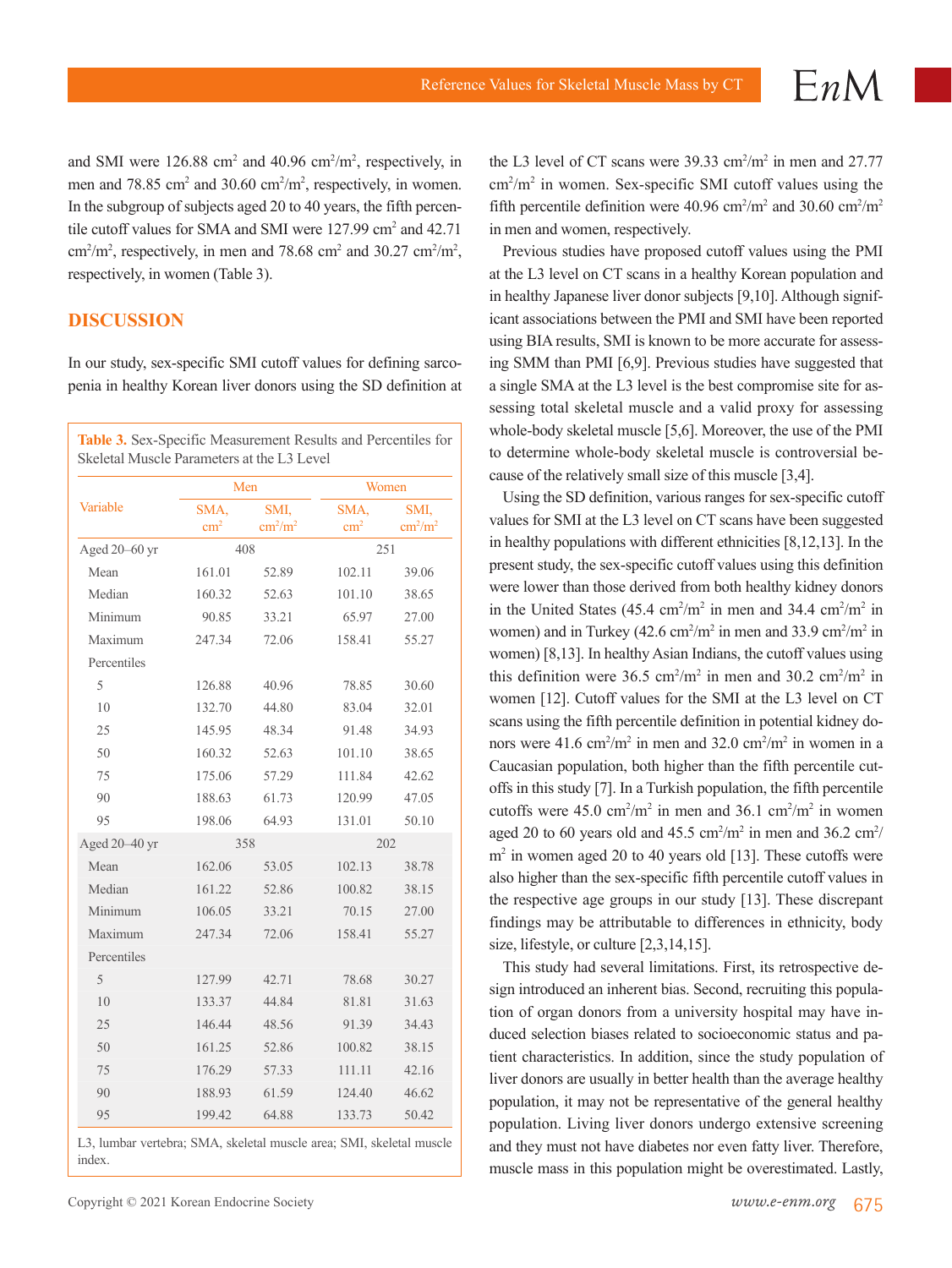whether the physical activity levels or muscular strength of subjects can influence the diagnosis of sarcopenia was not assessed.

In conclusion, our data provide sex-specific cutoff values for the SMA and SMI at the L3 level measured by CT imaging in a healthy Korean population which may be applicable for identifying sarcopenia in the Korean population.

## **CONFLICTS OF INTEREST**

No potential conflict of interest relevant to this article was reported.

## **ACKNOWLEDGMENTS**

This research was partly supported by the MSIT (Ministry of Science and ICT), Korea, under the National Program for Excellence in SW (2018-0-00209) supervised by the IITP (Institute of Information & communications Technology Planning & Evaluation).

## **AUTHOR CONTRIBUTIONS**

Conception or design: J.K.Y., S.L., J.E.L., J.A.H., T.P., J.L. Acquisition, analysis, or interpretation of data: J.K.Y., S.L., K. W.K., J.E.L., J.A.H., T.P., J.L. Drafting the work or revising: J.K.Y., S.L. Final approval of the manuscript: J.K.Y., S.L., K.W.K.

#### **ORCID**

Ja Kyung Yoon *https://orcid.org/0000-0002-3783-977X* Sunyoung Lee *https://orcid.org/0000-0002-6893-3136*

## **REFERENCES**

- 1. Cruz-Jentoft AJ, Baeyens JP, Bauer JM, Boirie Y, Cederholm T, Landi F, et al. Sarcopenia: European consensus on definition and diagnosis: report of the European Working Group on Sarcopenia in Older People. Age Ageing 2010;39: 412-23.
- 2. Chen LK, Liu LK, Woo J, Assantachai P, Auyeung TW, Bahyah KS, et al. Sarcopenia in Asia: consensus report of the Asian Working Group for Sarcopenia. J Am Med Dir Assoc 2014;15:95-101.
- 3. Cruz-Jentoft AJ, Bahat G, Bauer J, Boirie Y, Bruyere O, Cederholm T, et al. Sarcopenia: revised European consensus

on definition and diagnosis. Age Ageing 2019;48:16-31.

- 4. Walowski CO, Braun W, Maisch MJ, Jensen B, Peine S, Norman K, et al. Reference values for skeletal muscle mass: current concepts and methodological considerations. Nutrients 2020;12:755.
- 5. Mourtzakis M, Prado CM, Lieffers JR, Reiman T, McCargar LJ, Baracos VE. A practical and precise approach to quantification of body composition in cancer patients using computed tomography images acquired during routine care. Appl Physiol Nutr Metab 2008;33:997-1006.
- 6. Schweitzer L, Geisler C, Pourhassan M, Braun W, Gluer CC, Bosy-Westphal A, et al. What is the best reference site for a single MRI slice to assess whole-body skeletal muscle and adipose tissue volumes in healthy adults? Am J Clin Nutr 2015;102:58-65.
- 7. van der Werf A, Langius JAE, de van der Schueren MAE, Nurmohamed SA, van der Pant KAMI, Blauwhoff-Buskermolen S, et al. Percentiles for skeletal muscle index, area and radiation attenuation based on computed tomography imaging in a healthy Caucasian population. Eur J Clin Nutr 2018;72:288-96.
- 8. Derstine BA, Holcombe SA, Ross BE, Wang NC, Su GL, Wang SC. Skeletal muscle cutoff values for sarcopenia diagnosis using T10 to L5 measurements in a healthy US population. Sci Rep 2018;8:11369.
- 9. Hamaguchi Y, Kaido T, Okumura S, Kobayashi A, Hammad A, Tamai Y, et al. Proposal for new diagnostic criteria for low skeletal muscle mass based on computed tomography imaging in Asian adults. Nutrition 2016;32:1200-5.
- 10. Kim JS, Kim WY, Park HK, Kim MC, Jung W, Ko BS. Simple age specific cutoff value for sarcopenia evaluated by computed tomography. Ann Nutr Metab 2017;71:157-63.
- 11. Park HJ, Shin Y, Park J, Kim H, Lee IS, Seo DW, et al. Development and validation of a deep learning system for segmentation of abdominal muscle and fat on computed tomography. Korean J Radiol 2020;21:88-100.
- 12. Benjamin J, Shasthry V, Kaal CR, Anand L, Bhardwaj A, Pandit V, et al. Characterization of body composition and definition of sarcopenia in patients with alcoholic cirrhosis: A computed tomography based study. Liver Int 2017;37: 1668-74.
- 13. Ufuk F, Herek D. Reference skeletal muscle mass values at L3 vertebrae level based on computed tomography in healthy Turkish adults. Int J Gerontol 2019;13:221-5.
- 14. Mijnarends DM, Koster A, Schols JM, Meijers JM, Halfens RJ, Gudnason V, et al. Physical activity and incidence of